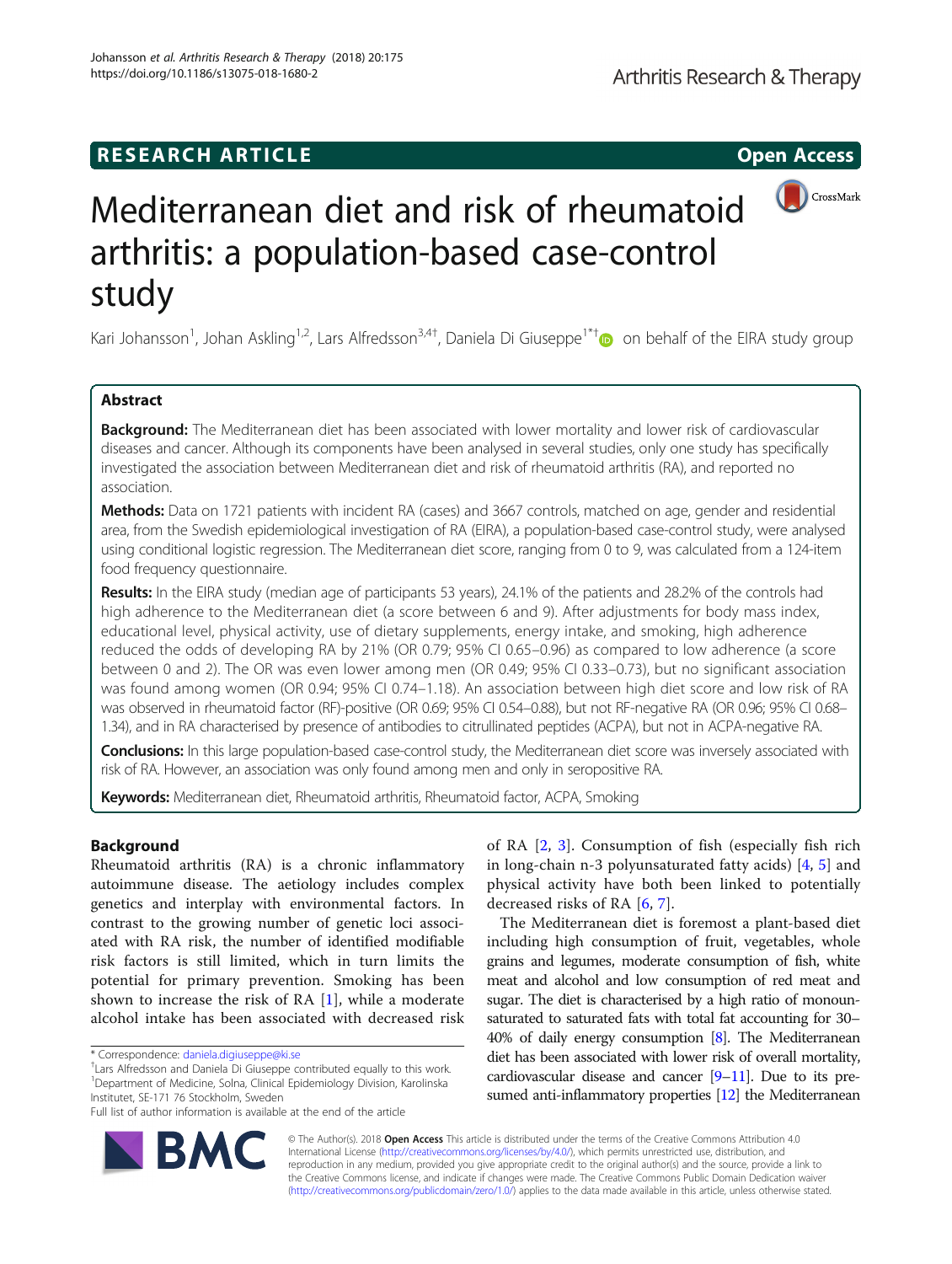diet might reduce the risk of inflammatory conditions, such as RA. So far, however, only some of its components have been studied, while little is known about the potential link between the Mediterranean dietary pattern and risk of RA. Only one previous study, a cohort study of women only from the Nurses' health study (NHS) in the USA  $[13]$  $[13]$ , have specifically investigated the association between the Mediterranean diet and risk of RA. Another study, a nested case-control study from Sweden [[14\]](#page-7-0), has also analysed the effect the Mediterranean diet, but not as the main outcome. Neither study found any association between the Mediterranean diet and risk of RA. However, the NHS only included women, and the Swedish study did not investigate the effect in men and women separately.

The aim of this study was therefore to investigate the association between the Mediterranean diet and risk of RA, taking RA subtype, gender and other RA risk factors into account.

# Methods

# Study population

This study included subjects from the Swedish epidemiological investigation of RA (EIRA), a population-based case-control study, from defined geographical areas of central Sweden. The EIRA study was initiated in 1996 and is still ongoing. The general study design has been described in detail elsewhere [\[15\]](#page-7-0). Briefly, the study includes patients with incident RA (cases) (mean time between symptom onset and diagnosis 9.7 months) diagnosed by a rheumatologist according to the either the American College of Rheumatology (ACR) 1987 criteria or the 2010 ACR/ European League Against Rheumatism (EULAR) classification criteria for RA. To each patient two controls were randomly selected from the register of the general population, in connection to inclusion of the patient, matched on age, sex and residential area.

A baseline questionnaire was distributed to patients and controls with comprehensive questions on lifestyle factors, educational level and comorbidities. From November 2005 the EIRA questionnaire also included a 124-item food frequency questionnaire (FFQ). The current study therefore included participants from November 2005 to September 2014.Participants with incomplete an FFQ where excluded  $(n = 21)$ .

Participants provided written informed consent, and ethical approval was obtained from the Regional Ethical Review Board at Karolinska Institutet, Stockholm, Sweden.

# Exposure definition

The self-reported FFQ was used to evaluate the participants' food intake during the last year before inclusion. In the FFQ participants were asked to indicate how often on average they had consumed various foods by using eight predefined frequency categories ranging from "never or less than once per month" to "three or more times per day". Fat and energy intake was calculated by multiplying the average frequency of consumption of each food by the fat and energy content, respectively, of agespecific portion sizes, according to the Swedish National Food Administration Database [\[16\]](#page-7-0).

The Mediterranean diet was defined according to the Mediterranean diet score based on the work of Trichopoulou et al. [[17\]](#page-7-0). The score range between 0 and 9 and each person was assigned 1 point if she/he consumed more than the sex-specific median of the population of the beneficial components, such as vegetables, legumes, fruits and nuts, cereal and fish, or if she/he consumed less than the median of red meat and dairy products, which were considered detrimental components. Moreover, 1 point was assigned to men who consumed between 10 g and 50 g of alcohol per day and to women who consumed between 5 g and 25 g per day, and 1 point if the ratio of monounsaturated lipids to saturated lipids was above the median. Hence, a higher score corresponded to higher adherence to the Mediterranean diet. We did not include butter among the dairy products since it was reported in the FFQ only as "ever consumption". In sensitivity analysis, we considered ever consumption of butter as consumption once per day and added it to the dairy products group.

Modifications to the original Mediterranean score have been proposed throughout the years [[18,](#page-7-0) [19\]](#page-7-0). In sensitivity analyses, we defined the Mediterranean diet according to the alternate Mediterranean diet score (aMed), which not include dairy products in the score [\[13](#page-7-0)]. Moreover, we used a lower upper limit for alcohol intake among men (30 g instead of 50 g per day), according to the modified Mediterranean diet (mMED) score [\[19\]](#page-7-0).

# Covariate definition

All covariate data were collected at baseline. Smoking was categorised as never, current, former or irregular smoker. Body mass index (BMI) was categorised as underweight  $(< 18.5 \text{ kg/m}^2)$ , normal weight  $(18.5-24.9 \text{ kg/m}^2)$ , overweight (25-29.9 kg/m<sup>2</sup>) or obese ( $\geq$  30 kg/m<sup>2</sup>). Education was categorised as <10 years, 10–12 years, and > 12 years of education. Physical activity was reported as sedentary, moderate, moderate/regular, exercise/regular. Nutritional supplements were defined as intake in the last 5 years of at least one of the following supplements: multivitamins (with or without minerals), vitamin C, vitamin E, vitamin B, vitamin A, vitamin D, calcium, zinc, iron, magnesium, folic acid, β-caroten or omega 3. Additional covariates were considered when analysing women only: parity (quartiles), age at menarche (quartiles), use of oral contraceptive (yes/no) and use of hormone replacement therapy (yes/no). Genotyping of the HLA-DRB1 gene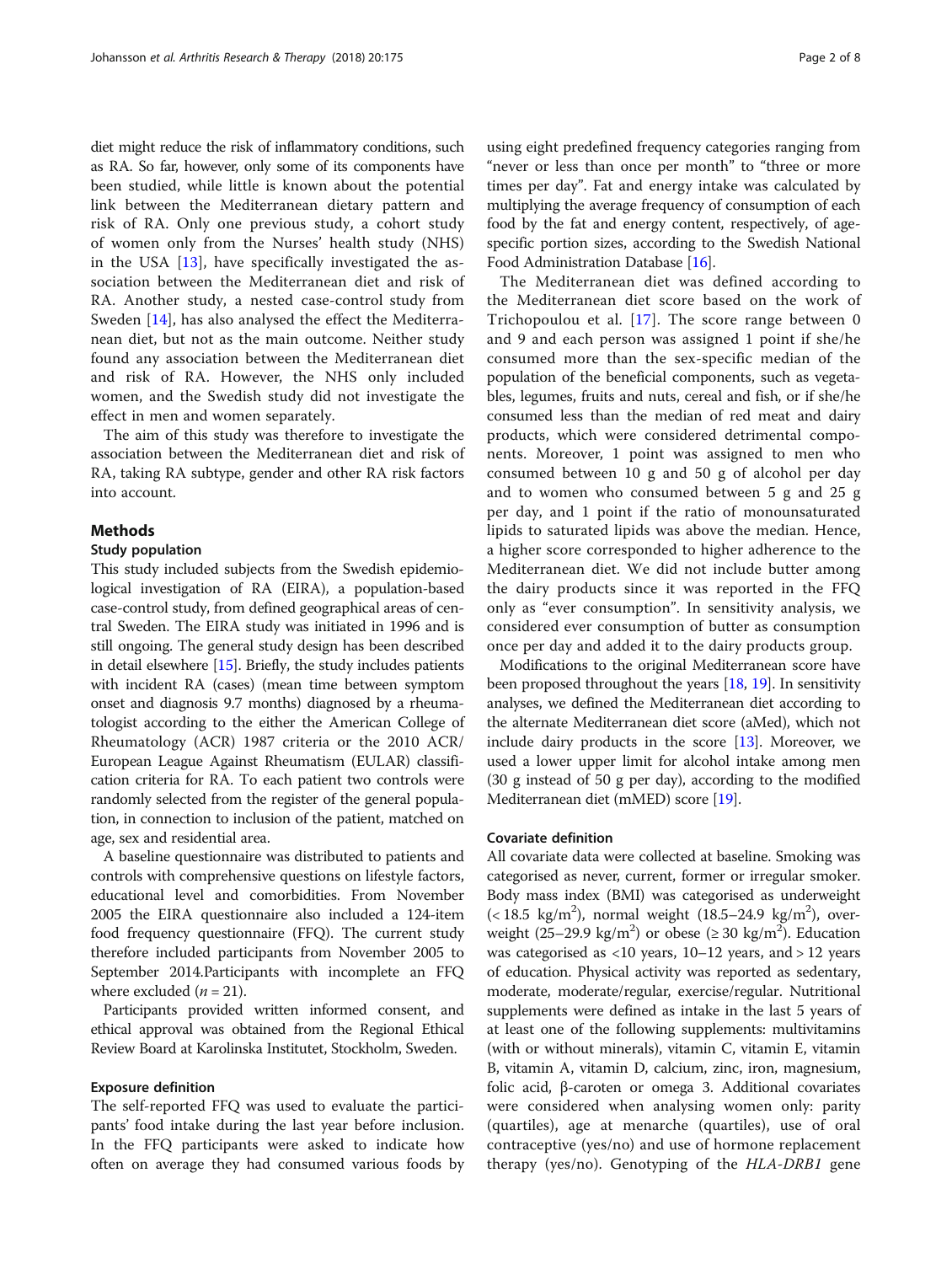was conducted as previously described [[20,](#page-7-0) [21](#page-7-0)]. Among HLA-DRB1 genes, DRB1\*01, DRB1\*04 and DRB1\*10 genes were defined as SE alleles. Any genotype containing one or two of these genes was considered as having "any SE allele" versus those not having any of the genes ("no SE alleles").

# Statistical analyses

The Mediterranean diet score was analysed both as a continuous and as a categorical variable, the latter according to the quartiles of the distribution. Odds ratios (ORs) and their 95% confidence intervals (CIs) were calculated using conditional logistic regression, and multivariable models were adjusted for smoking, BMI, educational level, physical activity, use of dietary supplements, and energy intake. Analyses were stratified by gender, rheumatoid factor (RF) and anti-citrullinated protein antibody (ACPA) status. We additionally stratified by smoking status and presence of at least one copy of the HLA-DRB1 shared epitope allele. In sensitivity analyses, we excluded persons with extreme energy intake (i.e. 3 standard errors from the mean value on the log-transformed scale,  $n = 49$ ). Moreover, to evaluate the influence of each single item, we analysed data excluding one component of the score at a time.

We estimated the dose–response trend association between the Mediterranean diet score and risk of RA using restricted cubic splines with knots at 10, 50 and 90 centiles of the Mediterranean score (e.g. at 2, 4, and 7) [[22](#page-7-0)].

To analyse the association in a group of patients presumed to have more homogeneous disease aetiology, we restricted the analyses to patients and controls with at least one copy of the HLA-DRB1 shared epitope allele (SE) and who were also current smokers. For this analysis, since patients and controls were no longer matched, we performed logistic regression adjusted for age, gender and residential area, and then additionally adjusted for the confounding variables listed above. Statistical analyses were implemented using SAS (V.9.4) and Stata (V.13.1), and  $p$  values ≤0.05 were considered significant.

### Patient involvement

There was no patient involvement in the current study.

# Results

# Study characteristics

This study included 1721 patients with RA (cases) and 3667 controls from the EIRA study. Table [1](#page-3-0) presents the baseline characteristics of patients with RA and controls overall and by categories of the Mediterranean diet, with high adherence to the Mediterranean diet score ranging between 6 and 9, and a low score between 0 and 2. Patients with RA were more often smokers, more sedentary and consumed more nutritional supplements, as compared with the controls. Total energy intake was, however, similar between the groups, and when assessed separately by food item category, the servings per day were also similar between patients and controls, except for alcohol consumption, which was slightly lower among patients (7.1 g per day) versus controls (8.5 g per day). There were no differences between women and men or by RA subtype in terms of intake of individual nutrient components, except for alcohol intake (Additional file [1](#page-6-0): Table S1–S4).

# Mediterranean diet and risk of RA

Fewer patients with RA than controls had high adherence (score 6–9) to the Mediterranean diet (patients 24.1%, controls 28.2%). This pattern was similar among men and women, but women were more often in the highest category of the score (among patients, women 25.8%, and men 19.4%; among controls, women 29.1% and men 25.9%).

The Mediterranean diet was associated with a decrease in the odds of developing RA (Fig. [1](#page-4-0)). One unit increase in the score corresponded to an 8% decrease in the odds of having RA (crude OR conditioned on matching factors = 0.92, 95% CI 0.89–0.95). After additional adjustment for smoking, physical activity, education level, BMI, energy intake and use of supplements, the OR was 0.95 (95% CI 0.92–0.99). The restricted cubic splines model showed a dose–response trend with no departure from linearity (i.e. the second coefficient of the spline was not statistically significant).

High adherence to the Mediterranean diet (score 6–9) reduced the odds of developing RA by  $34\%$  (OR = 0.66, 95% CI 0.55–0.79) as compared to low adherence (score 0–2), based on the crude model conditioned on matching factors. The association was somewhat attenuated after adjustment for covariates, yet remained statistically significant, OR = 0.79 (95% CI 0.65–0.96) (Table [2](#page-5-0)).

When stratified by gender, the inverse association between high adherence to the Mediterranean diet and RA was statistically significant among men  $(OR = 0.49,$ 95% CI 0.33–0.73), but not among women (OR = 0.94, 95% CI 0.74–1.18). Adding further covariates for women (parity, use of oral contraceptive, use of hormone replacement therapy, age at menarche), did not change the results. A multiplicative interaction between high adherence to the Mediterranean diet and gender was found ( $p < 0.01$ ).

When stratified by RA subtype, the inverse association between Mediterranean diet score and RA was observed only among seropositive patients. A high score corresponded to lower odds in RF-positive but not RF-negative patients and in ACPA-positive but not ACPA-negative patients. When stratifying by RA subtype and gender, we found that a high Mediterranean diet score was associated with a non-significantly reduced risk of RF-positive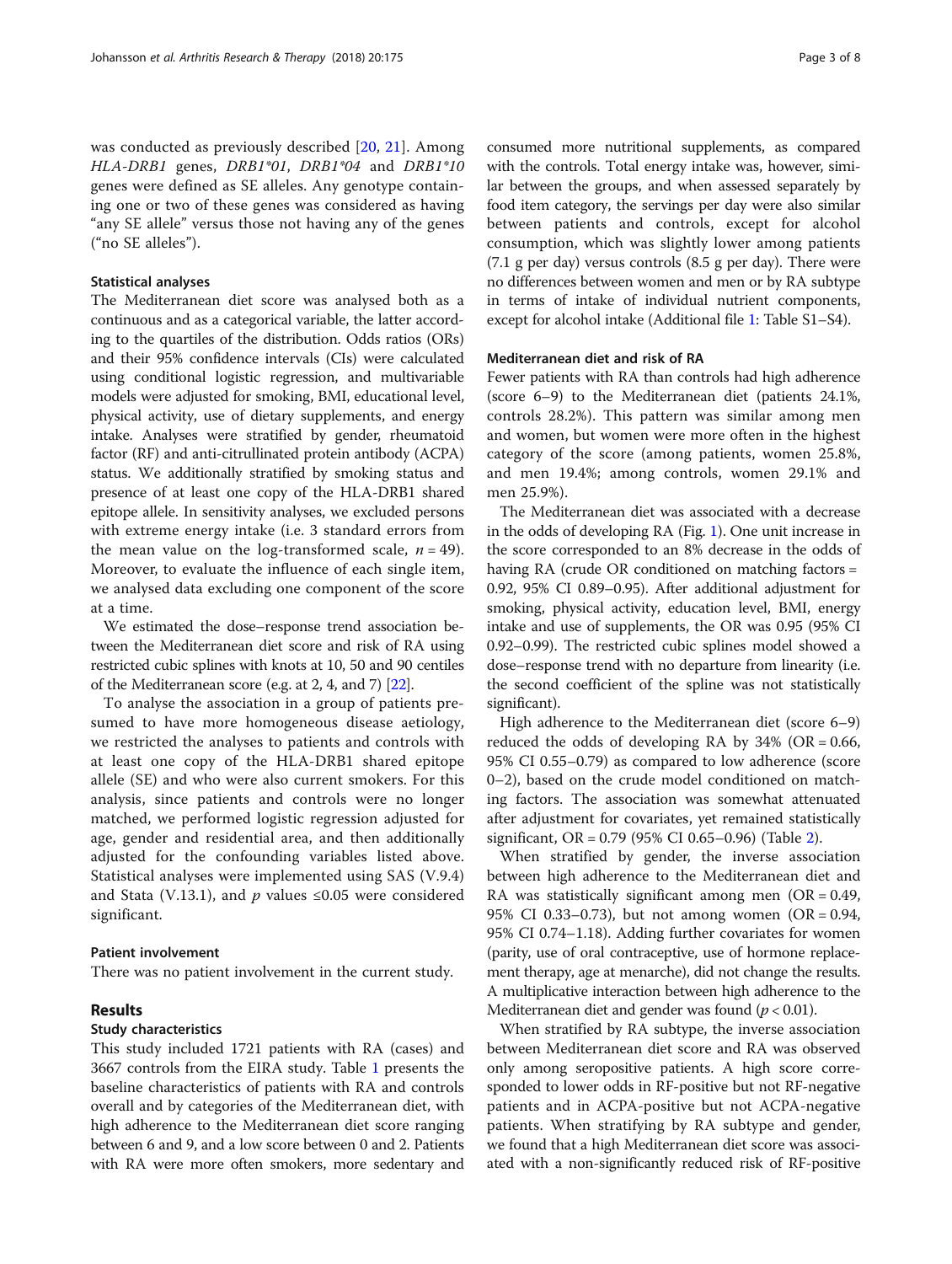<span id="page-3-0"></span>

| defined according to Trichopoulou et al. [17]                                                            |             |             |             |             |             |             |             |             |             |             |
|----------------------------------------------------------------------------------------------------------|-------------|-------------|-------------|-------------|-------------|-------------|-------------|-------------|-------------|-------------|
| Med score                                                                                                | RA cases    |             |             |             |             | Controls    |             |             |             |             |
|                                                                                                          | Overall     | $\sqrt{2}$  | $\infty$    | $4 - 5$     | $6 - 9$     | Overall     | $\sqrt{2}$  | $\infty$    | $4 - 5$     | $6 - 9$     |
| Number                                                                                                   | 1721        | 351         | 327         | 629         | 414         | 3667        | 574         | 636         | 1424        | 1033        |
| Female, n (%)                                                                                            | 1251(72.7)  | 228 (65.0)  | 242 (74.0)  | 458 (72.8)  | 323 (78.0)  | 2647 (72.2) | 411 (71.6)  | 441 (69.3)  | 1026 (72.1) | 769 (74.4)  |
| Age, mean (std)                                                                                          | 53.4 (13.5) | 53.1 (14.5) | 52.2 (14.3) | 53.1 (13.6) | 55.2 (11.4) | 53.3 (13.3) | 51.1 (14.8) | 53.2 (13.6) | 53.5 (13.0) | 54.5 (12.6) |
| Current smoking, n (%)                                                                                   | 409 (23.8)  | 125(35.6)   | 92 (28.1)   | 132 (20.0)  | 60 (14.5)   | 543 (14.8)  | 122(213)    | 116 (18.2)  | 210 (14.8)  | 95 (9.2)    |
| Sedentary physical activity, n (%)                                                                       | 317 (18.4)  | 78 (22.2)   | 79 (24.2)   | 109 (17.3)  | 51 (12.3)   | 458 (12.5)  | 110 (19.2)  | 94 (14.8)   | 161 (11.3)  | 93 (9.0)    |
| Education $> 12$ years, n (%)                                                                            | 955 (55.5)  | 150 (42.7)  | 176 (53.8)  | 345 (54.9)  | 284 (68.6)  | 2161 (58.9) | 279 (48.6)  | 336 (52.8)  | 859 (60.3)  | 687 (66.5)  |
| BMI, mean (std)                                                                                          | 25.7 (4.6)  | 25.5 (4.9)  | 25.6 (4.3)  | 26.1 (4.7)  | 25.3 (4.5)  | 25.4 (5.0)  | 25.6 (4.8)  | 25.6 (4.2)  | 25.5 (4.2)  | 25.1 (6.4)  |
| Use of supplements, n (%)                                                                                | 858 (50.1)  | (44.1)      | 146 (44.8)  | 316 (50.3)  | 243 (58.8)  | 1616 (44.4) | 214 (37.7)  | 260 (41.1)  | 624 (44.1)  | 518 (50.5)  |
| Total energy intake, mean kcal/day (std)                                                                 | 1924 (735)  | 1848 (721)  | 1829 (730)  | 1949 (824)  | 2025 (574)  | (612) 2681  | 1770 (763)  | 1776 (684)  | 1892 (743)  | 2048 (652)  |
| Vegetables, servings/day (std)                                                                           | 3.07 (2.00) | 1.60 (0.99) | 2.41 (1.57) | 3.26 (1.80) | 4.53 (2.12) | 3.22 (2.24) | 1.78(1.17)  | 2.25 (1.59) | 3.22 (2.16) | 4.61 (2.31) |
| -egumes, servings/day (std)                                                                              | 0.22(0.26)  | 0.10(0.14)  | 0.14(0.15)  | 0.23 (0.24) | 0.38 (0.33) | 0.24(0.31)  | 0.09 (0.09) | 0.13(0.16)  | 0.23 (0.27) | 0.41 (0.41) |
| Fruit and nuts, servings/day (std)                                                                       | 1.57 (1.39) | 0.76 (0.70) | 1.11 (1.16) | .61 (1.23)  | 2.53 (1.62) | (55(1.67)   | 0.82 (0.77) | 1.15 (1.06) | 1.69 (1.43) | 2.42 (1.49) |
| Cereals, servings/day (std)                                                                              | 2.78 (1.90) | 2.04 (1.76) | 2.63 (1.88) | 2.90 (1.91) | 3.36 (1.79) | 2.72 (1.83) | 2.01 (1.71) | 2.48 (1.86) | 2.73 (1.82) | 3.23 (1.73) |
| Fish, servings/day (std)                                                                                 | 0.48 (0.44) | 0.28 (0.16) | 0.36 (0.23) | 0.51 (0.61) | 0.68 (0.33) | 0.49 (0.38) | 0.28 (0.20) | 0.36 (0.23) | 0.47 (0.39) | 0.69 (0.40) |
| Meat, servings/day (std)                                                                                 | 1.28(0.73)  | 1.24(0.72)  | 1.28 (0.66) | 1.31 (0.75) | 1.25 (0.75) | 1.28(0.83)  | 1.28(0.72)  | 1.25(0.74)  | 1.33 (0.96) | 1.25(0.74)  |
| Dairy products, servings/day (std)                                                                       | 3.30 (2.49) | 4.63 (2.35) | 3.57 (2.48) | 3.15 (2.48) | 2.20 (2.03) | 3.03 (2.41) | 4.32 (2.39) | 3.58 (2.62) | 2.90 (2.31) | 2.16 (1.98) |
| Alcohol, g/day (std)                                                                                     | 7.06 (7.95) | 5.15 (7.94) | 6.98 (8.28) | 7.28 (7.97) | 8.38 (7.37) | 8.48 (8.70) | 6.20 (9.28) | 7.95 (9.27) | 8.54 (8.60) | 9.94 (7.85) |
| Monoansaturated to saturated fat ratio (std)                                                             | 0.78(0.14)  | 0.69 (0.09) | 0.74(0.12)  | 0.80(0.14)  | 0.86 (0.15) | 0.79 (0.15) | 0.70 (0.10) | 0.74(0.13)  | 0.80 (0.14) | 0.87(0.15)  |
| RA rheumatoid arthritis, Med score Mediterranean diet score, std standard deviation, BMI body mass index |             |             |             |             |             |             |             |             |             |             |

Table 1 Baseline characteristics of patients with RA (cases, n = 1721) and controls (n = 3667) in the EIRA study, overall and by categories of the Mediterranean diet score as

Table 1 Baseline characteristics of patients with RA (cases,  $n = 1721$ ) and controls ( $n = 3667$ ) in the EIRA study, overall and by categories of the Mediterranean diet score as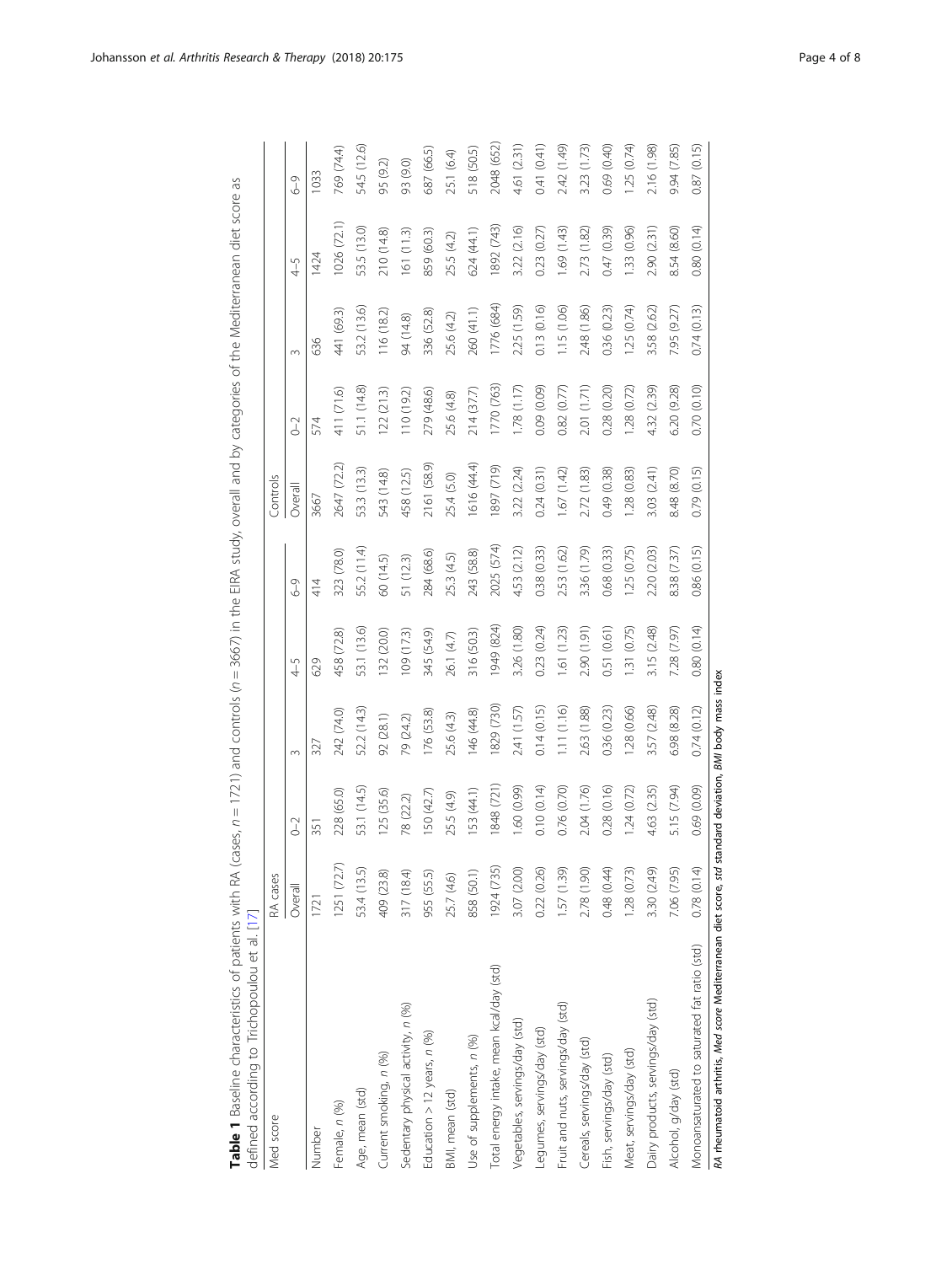<span id="page-4-0"></span>

RA among women (adjusted OR (ORadj) = 0.81, 95% CI 0.61–1.07), and was similar in ACPA-positive RA (ORadj =  $0.85$ ,  $95\%$  CI  $0.64-1.13$ ), while among men there was a reduced risk in both RF-positive (ORadj = 0.44, 95% CI 0.26–0.74) and ACPA-positive RA (ORadj = 0.46, 95% CI 0.28–0.76).

In the subset-analyses of patients with RA who were smokers and who carried the HLA-DRB1 SE allele  $(n =$ 266), compared to controls who were also smokers and carried the HLA-DRB1 SE allele  $(n = 121)$  (Table [3](#page-5-0)), a high score was associated with a 37% lower odds of developing RA, although this was not statistically significant (adjOR = 0.63, 95% CI 0.28–1.37).

Similar results, although statistically significant, were found when analysing smokers separately irrespectively of HLA-DRB1 SE allele status (adjOR = 0.62, 95% CI 0.40–0.95, Additional file [1](#page-6-0): Table S5). Also, analysing only those with the HLA-DRB1 SE allele similar results were retrieved (adjOR = 0.60, 95% CI 0.44–0.82; Additional file [1](#page-6-0): Table S6).

# Sensitivity analysis

We excluded one component of the score at a time. The inverse association with RA observed for the highest category of the score ranged between 0.74 (95% CI 0.60– 0.91) after exclusion of the fat-ratio group to 0.85 (95% CI 0.70–1.04) after exclusion of alcohol.

Alternative definitions of the diet score had little impact on the observed association. Inclusion of butter did not change the results (OR for a score of  $6-9$  vs.  $0-2 = 0.79$ , 95% CI 0.64–0.96). When persons with extreme energy intake (i.e. 3 standard errors from the mean value on the log-transformed scale,  $n = 49$ ) were excluded, the results did not change (OR for a score of  $6-9$  vs.  $0-2 = 0.79$ ,  $95\%$ CI 0.65–0.96). We considered a different definition of moderate alcohol consumption for men: we lowered the upper limit of 50 g per day to 30 g per day. The results did not change overall (OR = 0.80, 95% CI 0.66–0.97) nor for men specifically (OR = 0.51, 95% CI 0.35–0.75). Moreover, we applied the aMed score, resulting in an association between the Mediterranean diet and RA that was no longer statistically significant, either overall (OR = 0.83, 95% CI 0.63–1.09) or in men (OR = 0.78, 95% CI 0.43–1.41).

# **Discussion**

# Main findings

In this large population-based case-control study, we observed that the Mediterranean diet score was inversely associated with risk of RA. However, this association was observed only among men and among individuals with seropositive RA, and could not readily be explained by other risk factors. A tendency toward lower risk of RA was found among smokers who carried the HLA-DRB1 shared epitope allele and who had a high Mediterranean diet score.

# Previous research

Previous studies of diet and risk of RA have been focused foremost on individual components, and the main dietary compounds that have been linked to a potentially decreased risk of RA include moderate alcohol intake and [[2](#page-7-0), [3](#page-7-0)] and consumptions of fish [[4](#page-7-0), [5](#page-7-0)], both of which are components of the Mediterranean diet. Currently, only one prospective cohort study from the NHS (pooled data from NHS I and II) has specifically examined the association between the Mediterranean diet and risk of RA [[13](#page-7-0)]. This study included 174,638 female nurses and identified 913 incident cases of RA over 20 years of follow up [\[13\]](#page-7-0). Similar to our result among women, that study did not find any overall association between the Mediterranean diet and risk of RA. A nested case-control study in the Swedish Västerbotten intervention programme (a prospective population-based study [[14](#page-7-0)]) investigated the effect of diet, looking at food groups, macronutrients and dietary pattern, including the Mediterranean diet. This study comprised 386 incident RA cases and 1886 matched controls and did not find an association between the Mediterranean diet and RA. Similar to our current study, the majority of the participants were women (70%), but no subgroup analysis by sex was performed.

Sundström et al. [[14](#page-7-0)] used the Mediterranean-diet score of Trichopoulou et al. [\[17\]](#page-7-0) to define the Mediterranean diet, as we did in the current study, while Hu et al. [[13](#page-7-0)] used a modified version of the score (aMed score) [[18](#page-7-0)]. The main differences between the original Mediterranean diet score  $\begin{bmatrix} 17 \end{bmatrix}$  and the modified version  $\begin{bmatrix} 18 \end{bmatrix}$  are the exclusion of dairy products from the aMed score and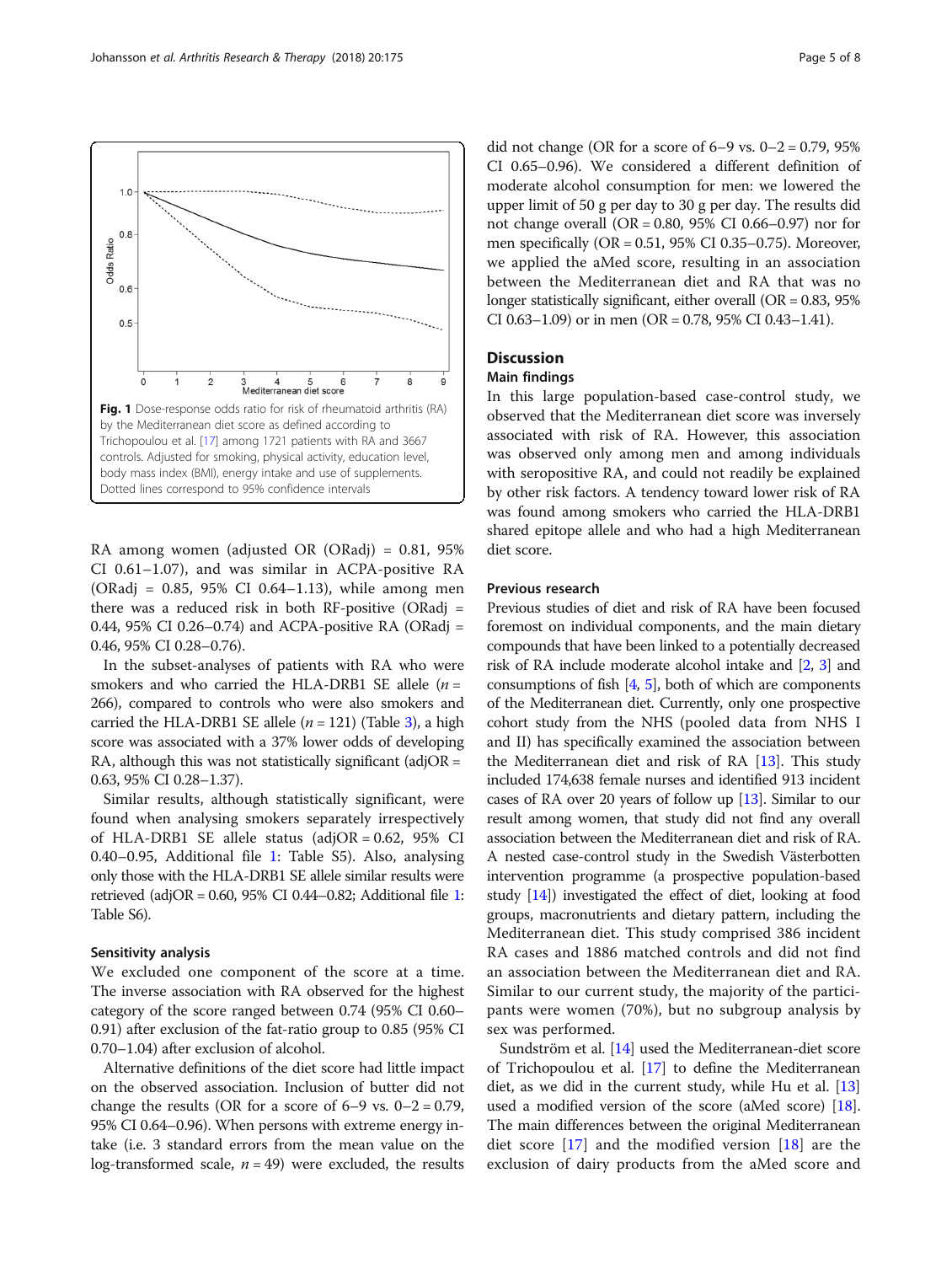|               | Mediterranean-diet score |                        |                        |                        |  |  |
|---------------|--------------------------|------------------------|------------------------|------------------------|--|--|
|               | $0 - 2$                  | $\overline{3}$         | $4 - 5$                | $6 - 9$                |  |  |
| Overall       |                          |                        |                        |                        |  |  |
| Number        | 351/574                  | 327/636                | 629/1424               | 414/1033               |  |  |
| OR crude      | Ref                      | $0.87(0.71 - 1.05)$    | $0.74(0.62 - 0.87)$    | $0.66$ $(0.55 - 0.79)$ |  |  |
| OR adjusted   | Ref                      | $0.93(0.76 - 1.14)$    | $0.83$ (0.69-0.99)     | $0.79(0.65 - 0.96)$    |  |  |
| Female        |                          |                        |                        |                        |  |  |
| Number        | 228/411                  | 242/441                | 458/1026               | 323/769                |  |  |
| OR crude      | Ref                      | $1.01(0.80 - 1.28)$    | $0.81(0.66 - 0.99)$    | $0.77$ (0.62-0.95)     |  |  |
| OR adjusted   | Ref                      | $1.09(0.85 - 1.39)$    | $0.92(0.75 - 1.14)$    | $0.94(0.74 - 1.18)$    |  |  |
| OR adjusted 2 | Ref                      | $1.07(0.84 - 1.37)$    | $0.91(0.73 - 1.12)$    | $0.94(0.74 - 1.18)$    |  |  |
| Male          |                          |                        |                        |                        |  |  |
| Number        | 123/167                  | 84/195                 | 171/398                | 91/264                 |  |  |
| OR crude      | Ref                      | $0.61(0.43 - 0.87)$    | $0.59(0.43 - 0.80)$    | $0.45(0.32 - 0.64)$    |  |  |
| OR adjusted   | Ref                      | $0.65(0.45 - 0.95)$    | $0.62$ (0.45-0.87)     | $0.49(0.33 - 0.73)$    |  |  |
| RF positive   |                          |                        |                        |                        |  |  |
| Numbe         | 238/327                  | 232/356                | 401/841                | 248/627                |  |  |
| OR crude      | Ref                      | $0.90(0.70 - 1.14)$    | $0.66$ $(0.54 - 0.81)$ | $0.55(0.44 - 0.69)$    |  |  |
| OR adjusted   | Ref                      | $0.97(0.75 - 1.25)$    | $0.76(0.61 - 0.95)$    | $0.69(0.54 - 0.88)$    |  |  |
| RF negative   |                          |                        |                        |                        |  |  |
| Number        | 113/184                  | 90/205                 | 226/422                | 163/307                |  |  |
| OR crude      | Ref                      | $0.77$ $(0.55 - 1.08)$ | $0.91(0.68 - 1.21)$    | $0.89(0.66 - 1.21)$    |  |  |
| OR adjusted   | Ref                      | $0.80(0.56 - 1.14)$    | $0.93(0.68 - 1.27)$    | $0.96(0.68 - 1.34)$    |  |  |
| ACPA positive |                          |                        |                        |                        |  |  |
| Number        | 247/343                  | 240/387                | 424/863                | 264/646                |  |  |
| OR crude      | Ref                      | $0.87(0.69 - 1.10)$    | $0.68$ $(0.56 - 0.83)$ | $0.58(0.47 - 0.72)$    |  |  |
| OR adjusted   | Ref                      | $0.95(0.74 - 1.21)$    | $0.78(0.63 - 0.97)$    | $0.72$ (0.57-0.92)     |  |  |
| ACPA negative |                          |                        |                        |                        |  |  |
| Number        | 103/170                  | 84/176                 | 203/403                | 149/279                |  |  |
| OR crude      | Ref                      | $0.84(0.58 - 1.20)$    | $0.88(0.65 - 1.19)$    | $0.91(0.66 - 1.26)$    |  |  |
| OR adjusted   | Ref                      | $0.89(0.61 - 1.30)$    | $0.93(0.67 - 1.29)$    | $1.00(0.70 - 1.42)$    |  |  |

<span id="page-5-0"></span>Table 2 Odds ratios of rheumatoid arthritis by categories of the Mediterranean diet score among participants of the EIRA study ( $n =$ 1721 patients with RA (cases) and  $n = 3667$  controls)

Odds ratio (OR) crude was conditioned on age, gender and residential area. OR adjusted was adjusted for smoking, physical activity, education level, body mass index, energy intake and supplements use. OR adjusted 2 was additionally adjusted for parity, use of oral contraceptive, use of hormone replacement therapy and age at menarche

RA rheumatoid arthritis, ACPA antibodies to citrullinated peptides, Ref reference

| Table 3 Odds ratios for rheumatoid arthritis (RA) by categories of the Mediterranean diet score among participant in the EIRA study who    |  |
|--------------------------------------------------------------------------------------------------------------------------------------------|--|
| were current smokers and carrying at least one HLA-DRB1 shared epitope allele ( $n = 266$ patients with RA (cases) and $n = 121$ controls) |  |

|             | Mediterranean diet score |                     |                     |                        |  |
|-------------|--------------------------|---------------------|---------------------|------------------------|--|
|             | $() - ?$                 |                     | $4 - 5$             | $6 - 9$                |  |
| Overall     |                          |                     |                     |                        |  |
| Number      | 83/23                    | 61/29               | 79/48               | 43/21                  |  |
| OR crude    | Ref                      | $0.61(0.31 - 1.18)$ | $0.45(0.25 - 0.83)$ | $0.57(0.27 - 1.18)$    |  |
| OR adjusted | Ref                      | $0.61(0.31 - 1.22)$ | $0.53(0.28 - 1.02)$ | $0.63$ $(0.28 - 1.37)$ |  |

Odds ratio (OR) crude was conditioned on age, gender and residential area. OR adjusted was adjusted for smoking, physical activity, education level, body mass index, energy intake and use of supplements Ref reference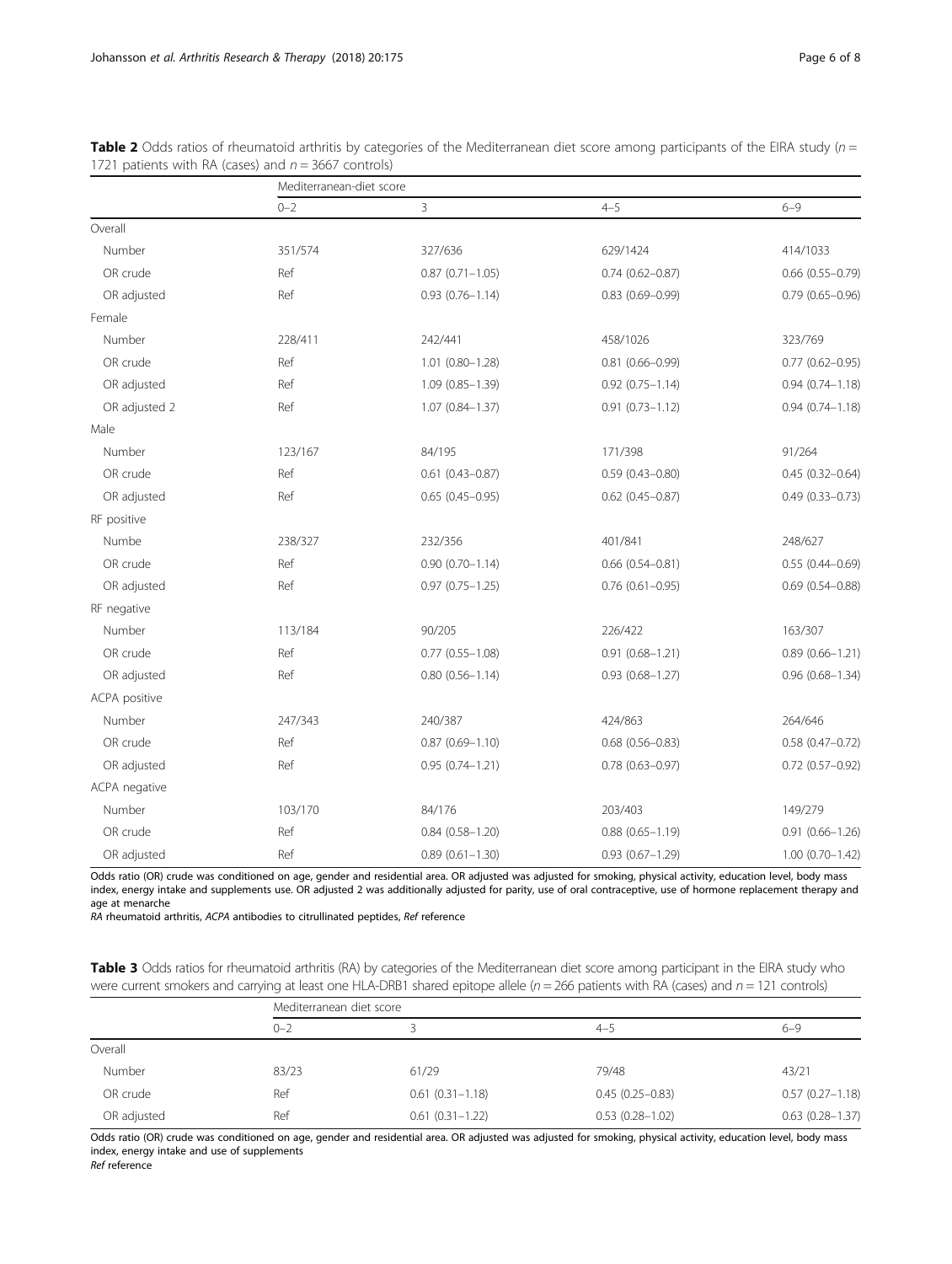<span id="page-6-0"></span>the different definition of moderate alcohol intake. In the original score moderate alcohol consumption was defined as 10–50 g per day for men and 5–25 g per day for women, whereas in the aMed it is defined as 10– 15 g per day for men and 5–15 g per day for women. Indeed, when we applied the aMed score in our study, the association was no longer significant. Similarly, when we excluded one item of the score at a time, the association was no longer statistically significant when alcohol was excluded from the analyses, thus implying an influence of alcohol consumption in the prevention of RA, as shown elsewhere [[3,](#page-7-0) [23\]](#page-7-0).

### Strengths and limitations

Although the EIRA study is one of the largest populationbased case-control studies including incident cases of RA, with extensive information, making it possible to account for many potential confounders, there are limitations of this study. First, the exposure was self-reported via a single-time-administered FFQ assessing dietary intake 1 year prior to RA diagnosis (at inclusion for controls). Although the FFQ used in this and other studies has proven to have high validity [\[24](#page-7-0)–[26](#page-7-0)], any case-control study based on self-report may be prone to recall bias. Reverse causation may also be present as patients with early symptoms of RA might already have changed their diet during the year before diagnosis. However, the FFQ was administered close to onset of the first symptom of RA (mean duration 9.7 months). Moreover, a recent Swedish study suggested that that patients newly diagnosed with RA did not make any major dietary modifications after their diagnosis [\[27\]](#page-7-0). Another limitation is that the Mediterranean diet score (as well as other ranking scores) does not reflect the absolute Mediterranean diet, but the distribution of the score 0–9 in the studied population. This means that two persons with exactly the same nutritional intake but from two different study populations might end up with different scores. Moreover, even within the same study populations, the scores for women and men are calculated differently. Despite the extensive details of variables and potential confounders included in the EIRA study, there still might be residual confounding.

#### Mechanisms

Although the Mediterranean diet has been shown to be effective in reducing overall mortality, cardiovascular disease and cancer  $[9-11]$  $[9-11]$  $[9-11]$  $[9-11]$  $[9-11]$ , the biological mechanism is not fully understood. Potential mechanisms include lowering of blood pressure, lipids and inflammatory markers, via bioactive compounds that are rich in the Mediterranean diet, including antioxidants, monounsaturated and omega-3 fatty acids, phytosterols and fibre [[28](#page-7-0), [29\]](#page-7-0).

In the current study, we found an inverse association between the Mediterranean diet and risk of RA but only

among men, and only in seropositive RA. A difference in the effect of Mediterranean diet by gender has been shown before for cardiometabolic variables [\[30,](#page-7-0) [31](#page-7-0)], suggesting that indeed men could be more likely to be beneficially influenced by the Mediterranean diet. Moreover, differences in the aetiology of seropositive and seronegative RA have been shown before, in association with both genetic [\[32](#page-7-0)] and environmental risk factors [\[23,](#page-7-0) [33\]](#page-7-0).

# Conclusion

We found that the Mediterranean diet score reduced the risk of RA; however, this was only among men and in seropositive RA. These results add to the accumulating evidence showing the importance of diet in the primary prevention of RA. However, we need to acknowledge that the mechanisms and impact of potential dietary guidelines might have to differ between RA sub-groups.

# Additional file

[Additional file 1:](https://doi.org/10.1186/s13075-018-1680-2) Sensitivity analyses's tables. (DOCX 32 kb)

#### Abbreviations

ACPA: Antibodies to citrullinated peptides; ACR: American College of Rheumatology; aMED: Alternate Mediterranean diet; BMI: Body mass index; CI: Confidence intervals; EIRA: Epidemiological investigation of rheumatoid arthritis; FFQ: Food Frequency Questionnaire; mMED: Modified Mediterranean diet; RA: Rheumatoid arthritis; RF: Rheumatoid factor; SE: Shared epitope

#### Acknowledgements

We are grateful to the investigators and participants in the EIRA study.

#### Funding

The study was supported by grants from the Swedish Medical Research Council (LA, JA), the Swedish Research Council for Health (LA, DDG), Working Life and Welfare (LA), the AFA foundation (LA), Vinnova (LA), King Gustaf V's 80-year foundation (LA), the Swedish Rheumatic Foundation, the Swedish Foundation for Strategic Research (LA, JA), ALF (JA), and the Swedish Cancer Society (JA). The funding sources had no role in the reporting of the study or in the decision to submit the manuscript for publication.

# Availability of data and materials

Please contact author for data requests.

# Authors' contributions

KJ, JA, LA and DDG designed and conducted the research. KJ and DDG analysed the data and drafted the manuscript. KJ, JA, LA and DDG critically revised the manuscript for important intellectual content and approved the final manuscript.

### Ethics approval and consent to participate

Participants provided written informed consent, and ethical approval was obtained from the Regional Ethical Review Board at Karolinska Institutet, Stockholm, Sweden.

#### Consent for publication

Not applicable.

#### Competing interests

All authors have completed the ICMJE uniform disclosure form at [http://](http://www.icmje.org/coi_disclosure.pdf) [www.icmje.org/coi\\_disclosure.pdf:](http://www.icmje.org/coi_disclosure.pdf) KJ, LA and DDG declare no support from any organisasion for the submitted work. JA reports grants from Abbvie, BMS, Lilly, Merck, Pfizer, Roche, Samsung Bioepis and UCB, and others from Lilly and Novartis, outside the submitted work.